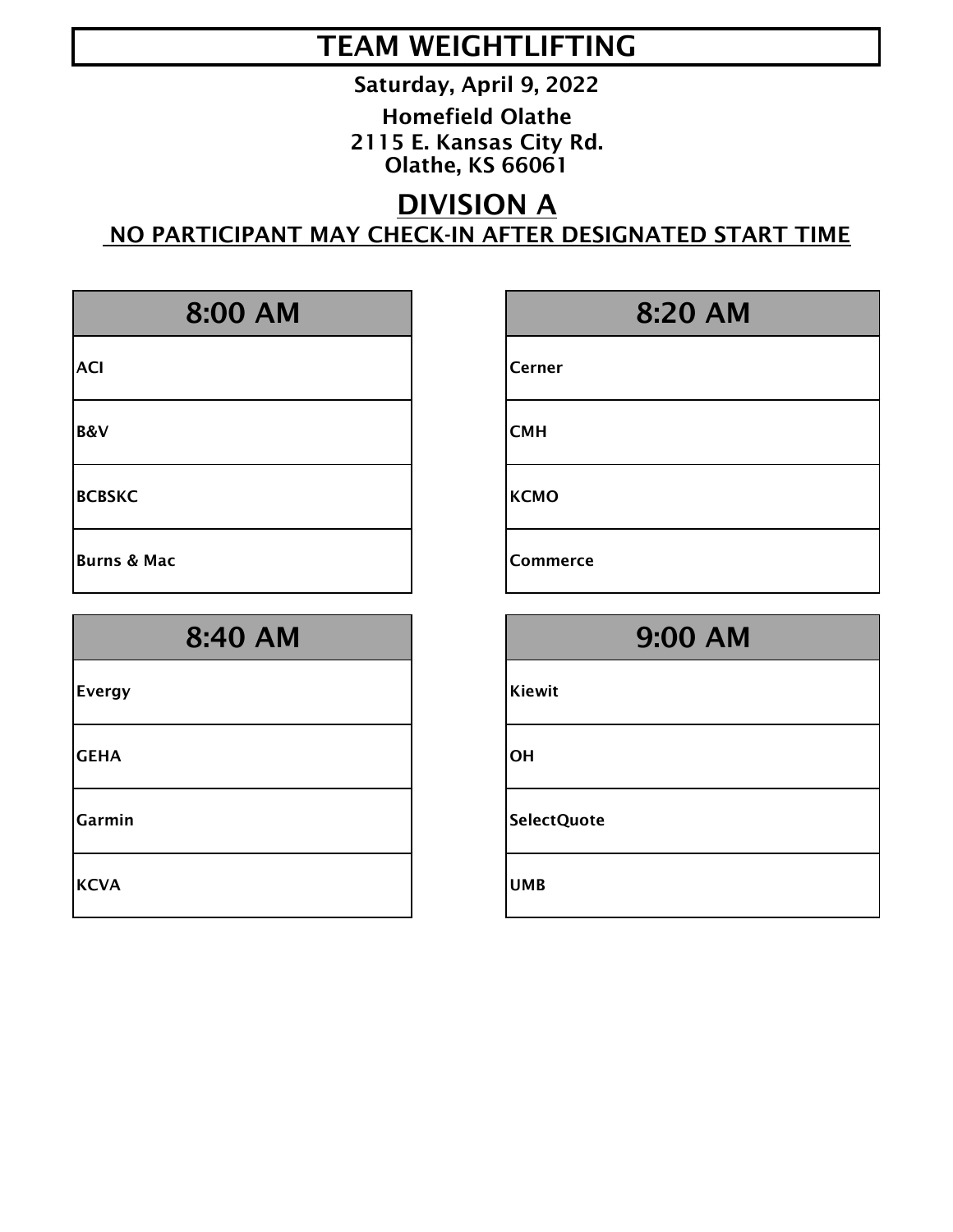Saturday, April 9, 2022

Homefield Olathe 2115 E. Kansas City Rd. Olathe, KS 66061

## DIVISION B NO PARTICIPANT MAY CHECK-IN AFTER DESIGNATED START TIME

| 10:40 AM            |              |
|---------------------|--------------|
| <b>AWG</b>          | <b>HNTB</b>  |
| <b>DH Pace</b>      | Hend         |
| <b>Edward Jones</b> | JE Du        |
| <b>Empower</b>      | <b>Netsn</b> |
|                     |              |

## 11:20 AM

PNC

Pain Train

**ScriptPro** 

Yellow

## 11:00 AM

**Henderson** 

JE Dunn

**Netsmart** 

FQ NASB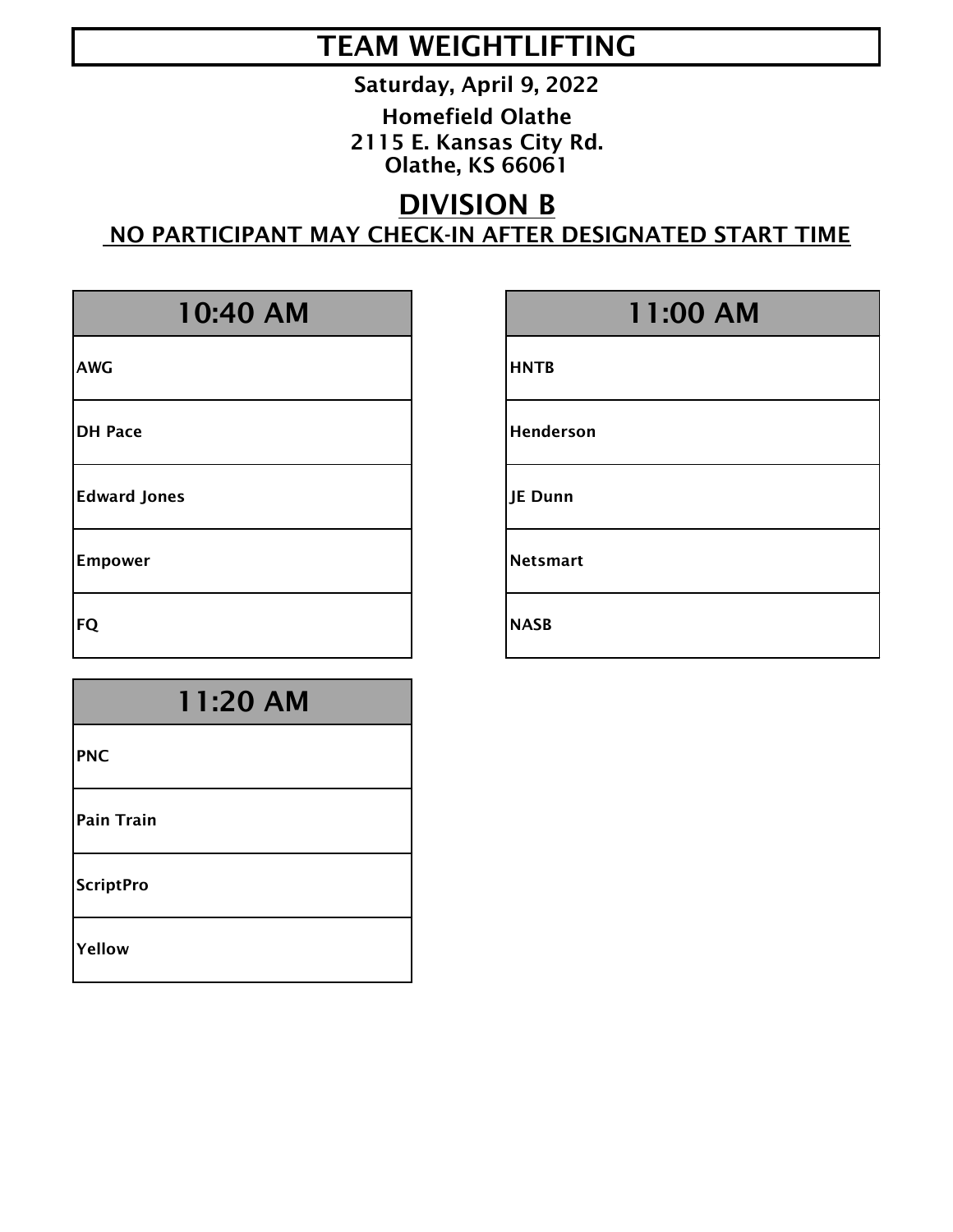Saturday, April 9, 2022

Homefield Olathe 2115 E. Kansas City Rd. Olathe, KS 66061

## DIVISION C NO PARTICIPANT MAY CHECK-IN AFTER DESIGNATED START TIME

Americo and ICON

Huhtamaki

## 12:20 PM

SIMR

**TreviPay** 

USACE

nbkc

## 11:40 AM 12:00 PM

BlueScope Manual McCownGordon

C2FO NAIC/NIPR

Fike **NorthPoint**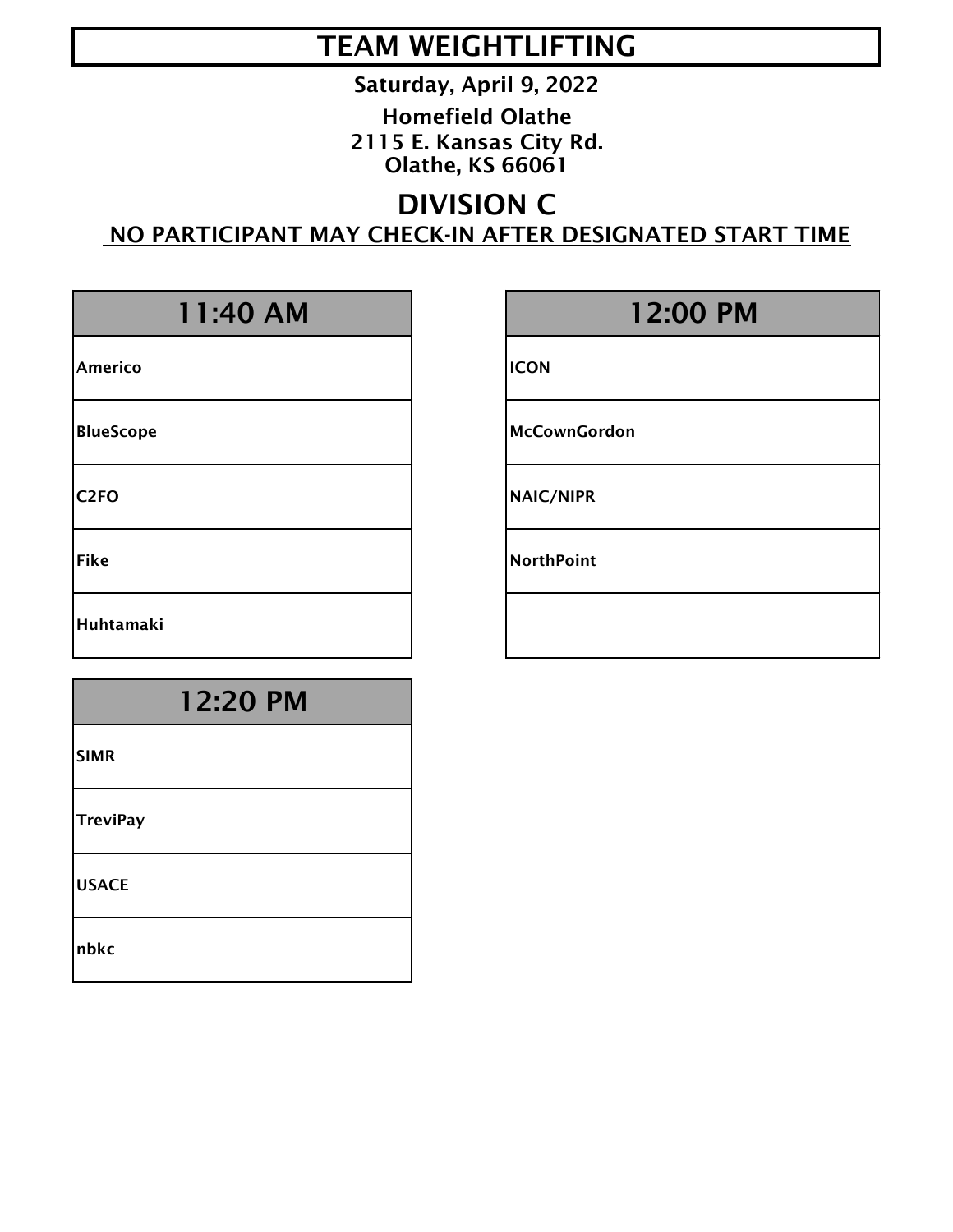Saturday, April 9, 2022

Homefield Olathe 2115 E. Kansas City Rd. Olathe, KS 66061

### DIVISION D NO PARTICIPANT MAY CHECK-IN AFTER DESIGNATED START TIME

Cornerstones of Care MilliporeSigma

Ferreligas and the periodic state of  $\vert$  PPT

## 1:20 PM

**Seaboard** 

Swiss Re

TruHome

Veterans United

## 12:40 PM 1:00 PM

BKD JCPRD

Shawnee Management and the MRIGlobal

CBC Multivac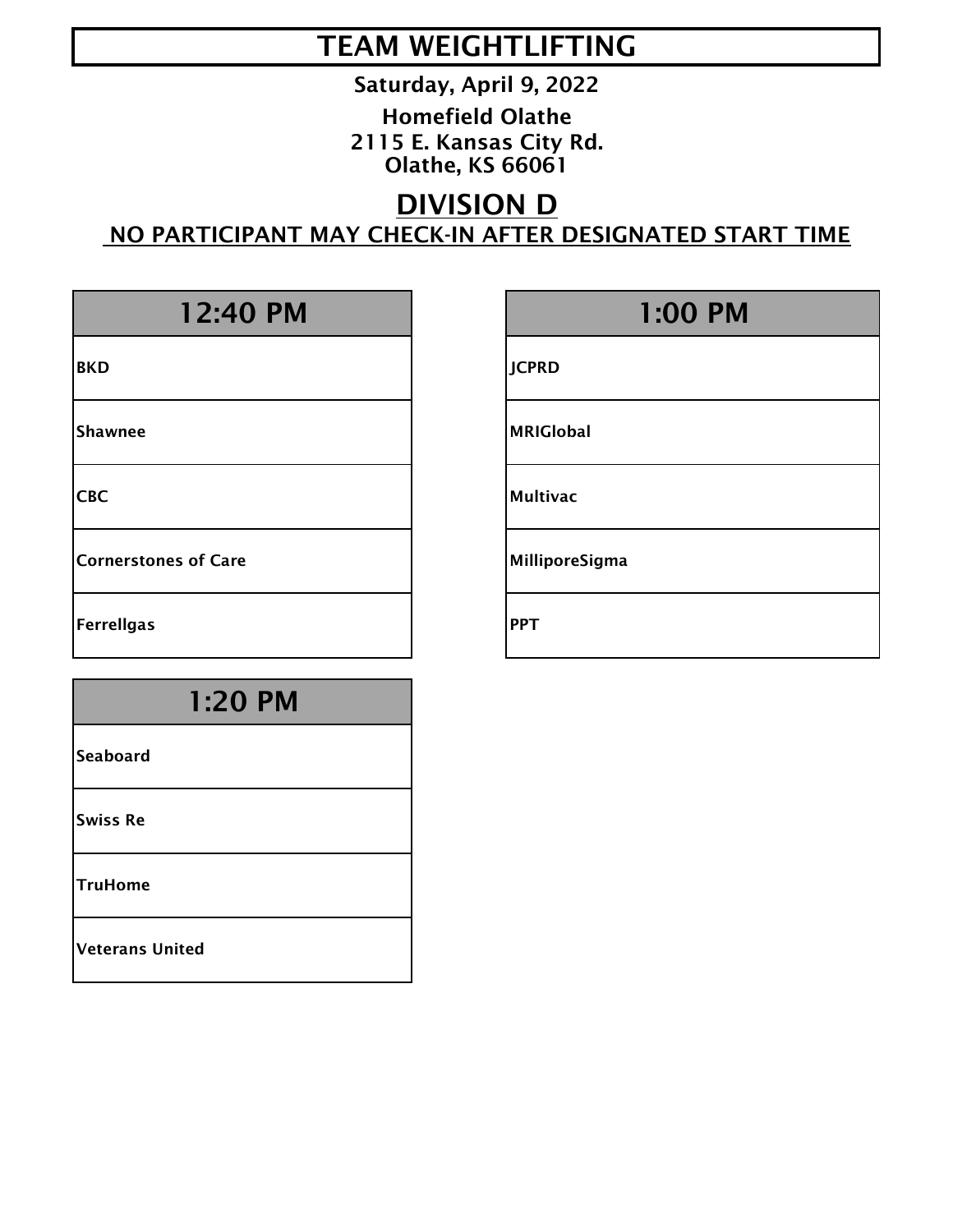Saturday, April 9, 2022

Homefield Olathe 2115 E. Kansas City Rd. Olathe, KS 66061

## DIVISION E NO PARTICIPANT MAY CHECK-IN AFTER DESIGNATED START TIME

| 9:20 AM     |             |
|-------------|-------------|
| <b>BRR</b>  | <b>HDR</b>  |
| <b>CRB</b>  | Harc        |
| <b>Cboe</b> | Impe        |
| <b>DRI</b>  | <b>Mars</b> |
|             |             |

## 9:40 AM

**Harcros** 

Imperial

Populous and a state of the state of the state of the state of the state of the state of the state of the state

**Russell Stover Community Community Community Community Community Community Community Community Community Community** 

RxSS UPN

# 10:00 AM 10:20 AM PwC Shick Esteve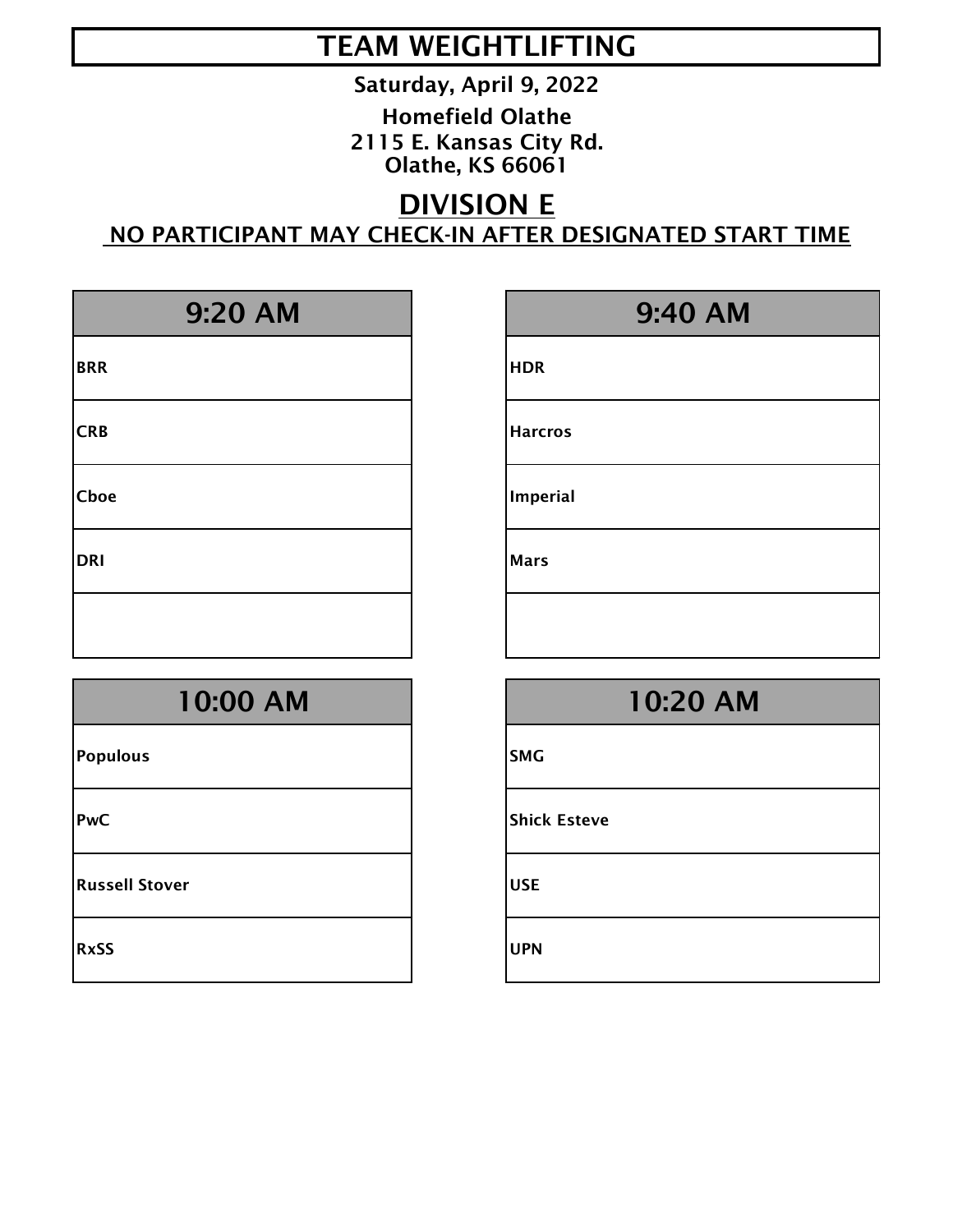Saturday, April 9, 2022

Homefield Olathe 2115 E. Kansas City Rd. Olathe, KS 66061

## DIVISION F NO PARTICIPANT MAY CHECK-IN AFTER DESIGNATED START TIME

| 1:40 PM           | 2:00 PM            |
|-------------------|--------------------|
| <b>Ad Astra</b>   | Paylt              |
| <b>CEN5G</b>      | P&G                |
| <b>Grundfos</b>   | <b>QTS</b>         |
| <b>HW</b>         | <b>Rally House</b> |
| <b>PS&amp;KCC</b> |                    |
| 2:20 PM           |                    |

| Spotlight |  |
|-----------|--|
|-----------|--|

Trabon

**TranSystems** 

Waystar

|            | 2:00 PM |
|------------|---------|
| aylt       |         |
| &G         |         |
| <b>TS</b>  |         |
| ally House |         |
|            |         |